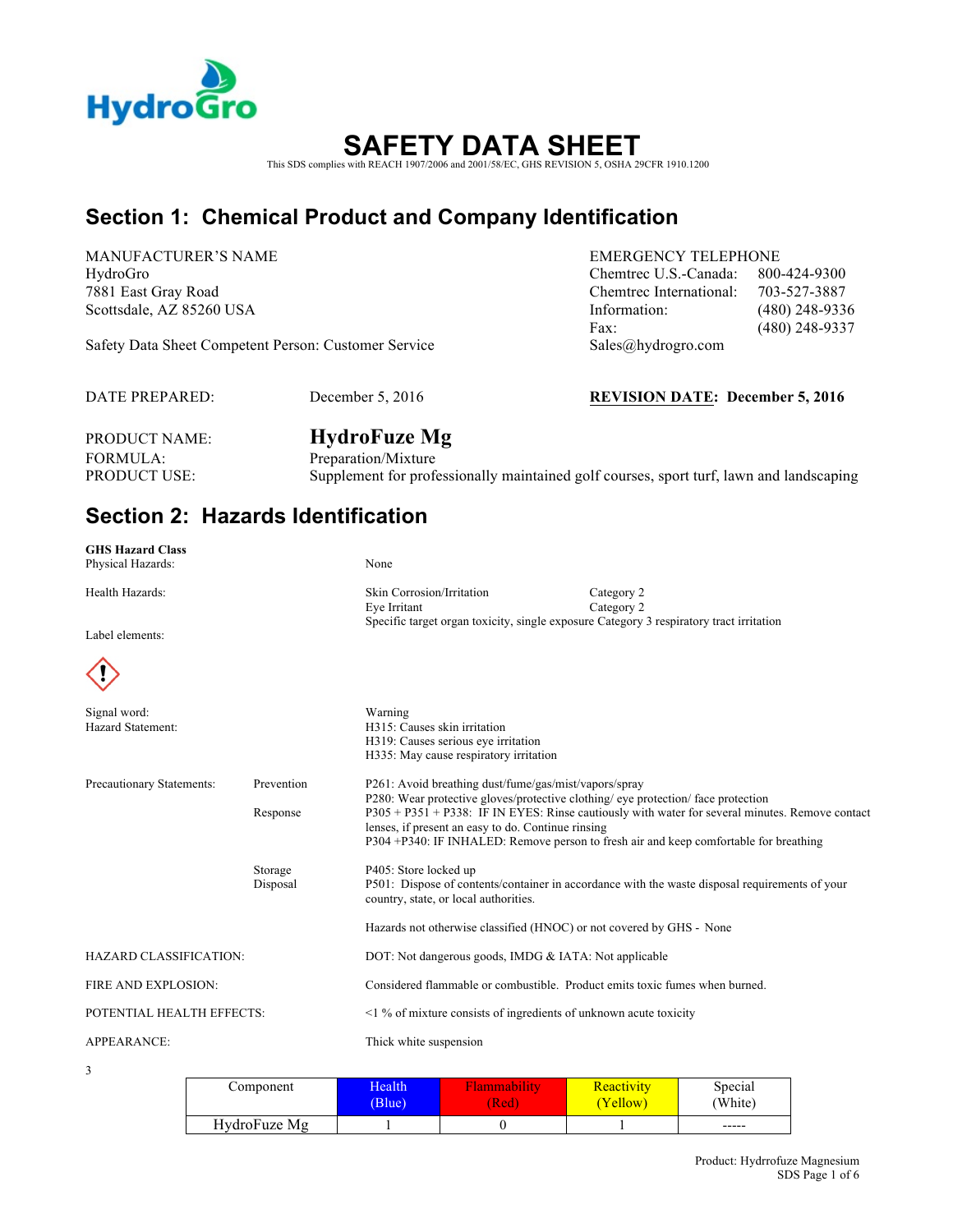

#### **Section 3: Composition, Information on Ingredients**

| <b>PRODUCT</b><br><b>COMPOSITION</b> | <b>APPROX</b><br>$\frac{0}{0}$ | <b>CAS</b><br>NO. | <b>EC NUMBER</b> | <b>CANADA</b><br>DSL |
|--------------------------------------|--------------------------------|-------------------|------------------|----------------------|
| Magnesium Hydroxide                  | < 50                           | 1309-42-8         | 215-170-3        |                      |
| Water                                | < 40                           | 7732-18-5         | 231-791-2        |                      |

Some items on this SDS may be designated as trade secrets (TS). Bonafide requests for disclosure of trade secret information to medical personnel must be made in accordance with the provisions contained in 29 CFR 1910.1200 I 1-13.

#### **Section 4: First Aid Measures**

#### **Description of First Aid Measures**

| Inhalation                                                  | Remove to fresh air. If not breathing, provide CPR (cardio pulmonary            |
|-------------------------------------------------------------|---------------------------------------------------------------------------------|
|                                                             | resuscitation). Call a poison center or doctor/physician if you feel unwell.    |
| <b>Skin Contact</b>                                         | immediately wash with water and soap and rinse thoroughly. Seek immediate       |
|                                                             | medical advice                                                                  |
| Eye Contact                                                 | Rinse opened eye for several minutes under running water. Then consult a doctor |
| Ingestion                                                   | Seek medical treatment.                                                         |
| Most important symptoms and effects, both acute and delayed |                                                                                 |

| Symptoms/Injuries after Inhalation   |
|--------------------------------------|
| Symptoms/Injuries after Skin Contact |
| Symptoms/Injuries after Eye Contact  |
| Symptoms/Injuries after Ingestion    |

May cause respiratory tract irritation. Causes skin irritation Causes serious eye irritation Harmful if swallowed.

**Indication of any immediate medical attention and special treatment needed**

No further relevant information available

#### **General Information**

Take off all contaminated clothing immediately. If you feel unwell, seek medical advice (show the label where possible. Ensure that medical personnel are aware of the material(s) involved and take precautions to protect themselves. Show this safety data sheet to the doctor in attendance. Wash contaminated clothing before reuse.

#### **Section 5: Fire-fighting Measures**

| Suitable extinguishing media                          | Product is not flammable. Use firefighting measures that suit the<br>surrounding fire.                                 |
|-------------------------------------------------------|------------------------------------------------------------------------------------------------------------------------|
| Unsuitable extinguishing media                        | None                                                                                                                   |
| Special hazards arising from the substance or mixture | If this product is involved in a fire, the following can be released:<br>magnesium oxide                               |
| <b>Protective actions fire-fighters</b>               | Self-contained breathing apparatus and full protective clothing must be<br>worn in case of fire                        |
| Firefighting equipment/instructions                   | In case of fire and/or explosion do not breath fumes. Move containers<br>from fire area if you can do so without risk. |
| <b>Specific Methods</b>                               | Use standard firefighting procedures and consider the hazards of the<br>other involved materials.                      |
| <b>General fire hazards</b>                           | Nonflammable                                                                                                           |

#### **Section 6: Accidental Release Measures**

**Personal precautions, protective equipment and emergency procedures** Wear protective equipment. Keep unprotected persons away. Ensure adequate ventilation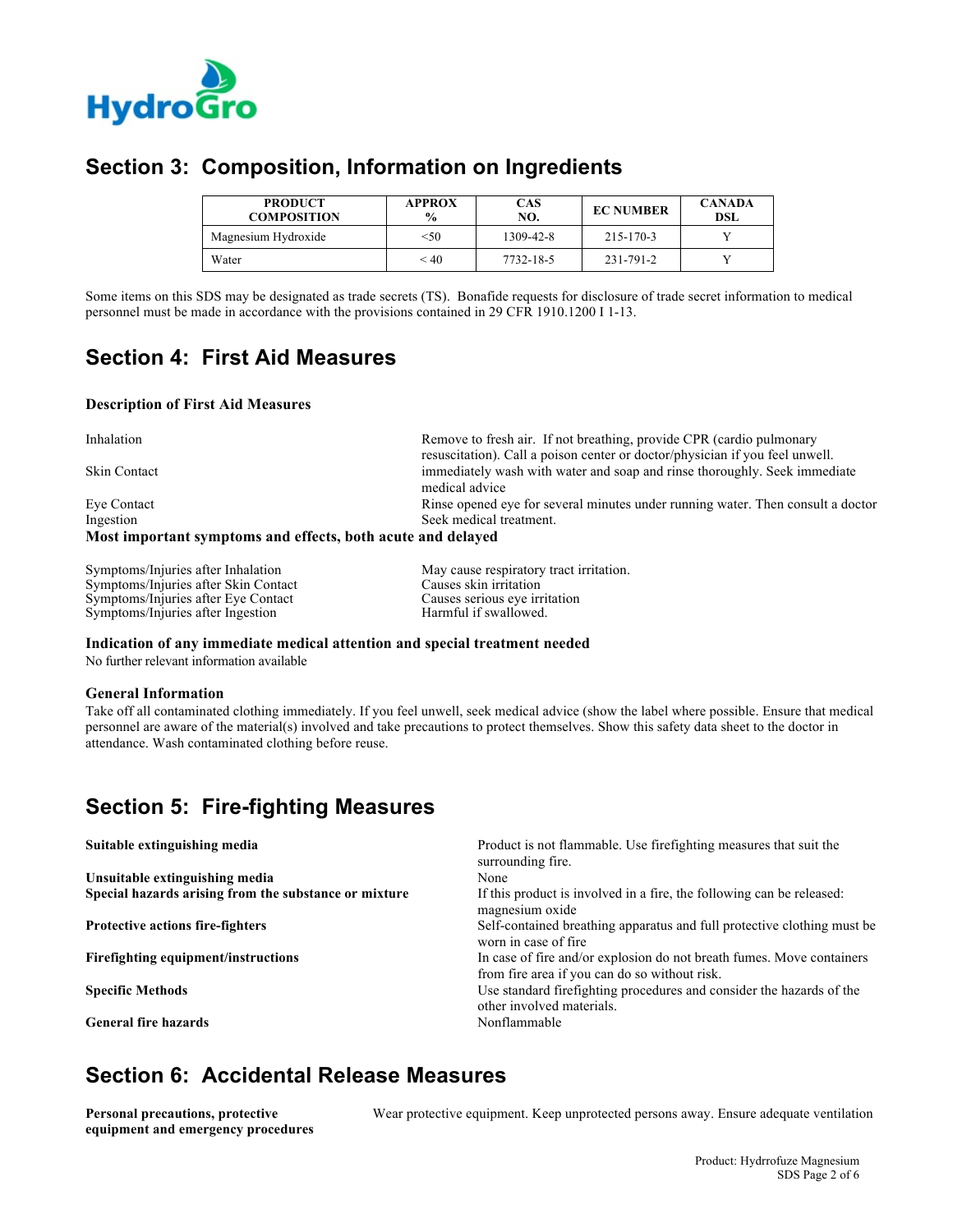

**containment and cleaning up**

Ensure adequate ventilation

**Environmental precautions** Do not allow product to reach sewage system or any water course

## **Section 7: Handling and Storage**

| <b>Precautions for safe handling</b>                            | Keep container tightly sealed. Store in cool, dry place in tightly closed containers. Ensure<br>good ventilation at the workplace. |
|-----------------------------------------------------------------|------------------------------------------------------------------------------------------------------------------------------------|
| Conditions for safe storage, including<br>any incompatibilities | Do not store together with acids. Store away from oxidizing agents                                                                 |

**Specific uses** This product is intended to be used for foliar applications.

### **Section 8: Exposure Controls/Personal Protection**

#### **Occupational exposure limits**

| <b>PRODUCT</b>                   | <b>COMPOSITION</b>     | <b>ACCGIH TLV</b>                                                    | <b>OSHA PEL</b>                                                                                                                                                                                                                                                                                                                                | <b>NIOSH</b><br><b>REL</b> |  |  |
|----------------------------------|------------------------|----------------------------------------------------------------------|------------------------------------------------------------------------------------------------------------------------------------------------------------------------------------------------------------------------------------------------------------------------------------------------------------------------------------------------|----------------------------|--|--|
|                                  | None                   |                                                                      |                                                                                                                                                                                                                                                                                                                                                |                            |  |  |
|                                  |                        |                                                                      |                                                                                                                                                                                                                                                                                                                                                |                            |  |  |
| <b>Biological limit values</b>   |                        |                                                                      | No biological exposure limits noted for the ingredients.                                                                                                                                                                                                                                                                                       |                            |  |  |
| Appropriate engineering controls |                        |                                                                      | Properly operating chemical fume hood designed for hazardous chemicals and having an<br>average face velocity of at least 100 feet per minute                                                                                                                                                                                                  |                            |  |  |
|                                  |                        | Individual protection members, such as personal protective equipment |                                                                                                                                                                                                                                                                                                                                                |                            |  |  |
| <b>Eye/face protection</b>       |                        |                                                                      | Wear safety glasses with side shields (or goggles) and a face shield.                                                                                                                                                                                                                                                                          |                            |  |  |
| <b>Skin protection</b>           | <b>Hand protection</b> | glove supplier                                                       | Wear appropriate chemical resistant gloves. Suitable gloves can be recommended by the                                                                                                                                                                                                                                                          |                            |  |  |
| Other                            |                        | Wear perfect chemical resistant clothing                             |                                                                                                                                                                                                                                                                                                                                                |                            |  |  |
| <b>Respiratory protection</b>    |                        |                                                                      | If engineering controls do not maintain airborne concentrations below recommended<br>exposure limits (where applicable) or to an acceptable level (in countries where exposure<br>limits have not been established), an approved respirator must be worn.                                                                                      |                            |  |  |
| <b>Thermal hazards</b>           |                        |                                                                      | Wear appropriate thermal protective clothing, when necessary.                                                                                                                                                                                                                                                                                  |                            |  |  |
| General hygiene considerations:  |                        |                                                                      | The usual precautionary measures for handling chemicals should be followed. Keep away<br>from foodstuffs, beverages and feed. Remove all soiled and contaminated clothing<br>immediately. Wash hands before breaks and at the end of work. Avoid contact with the eyes<br>and skin. Maintain an ergonomically appropriate working environment. |                            |  |  |

### **Section 9: Physical and Chemical Properties**

|                                          | <b>PRODUCT CRITERIA</b> |
|------------------------------------------|-------------------------|
| APPEARANCE - COLOR:                      | White                   |
| PHYSICAL STATE:                          | Liquid                  |
| ODOR:                                    | Slight Odor             |
| <b>ODOR THRESHOLD</b>                    | No data available       |
| PH                                       | No data available       |
| MELTING POINT/FREEZING POINT:            | No data available       |
| INITIAL BOILING POINT AND BOILING RANGE: | $>100^{\circ}$ C        |
| <b>FLASH POINT:</b>                      | No data available       |
| <b>EVAPORATION RATE:</b>                 | No data available       |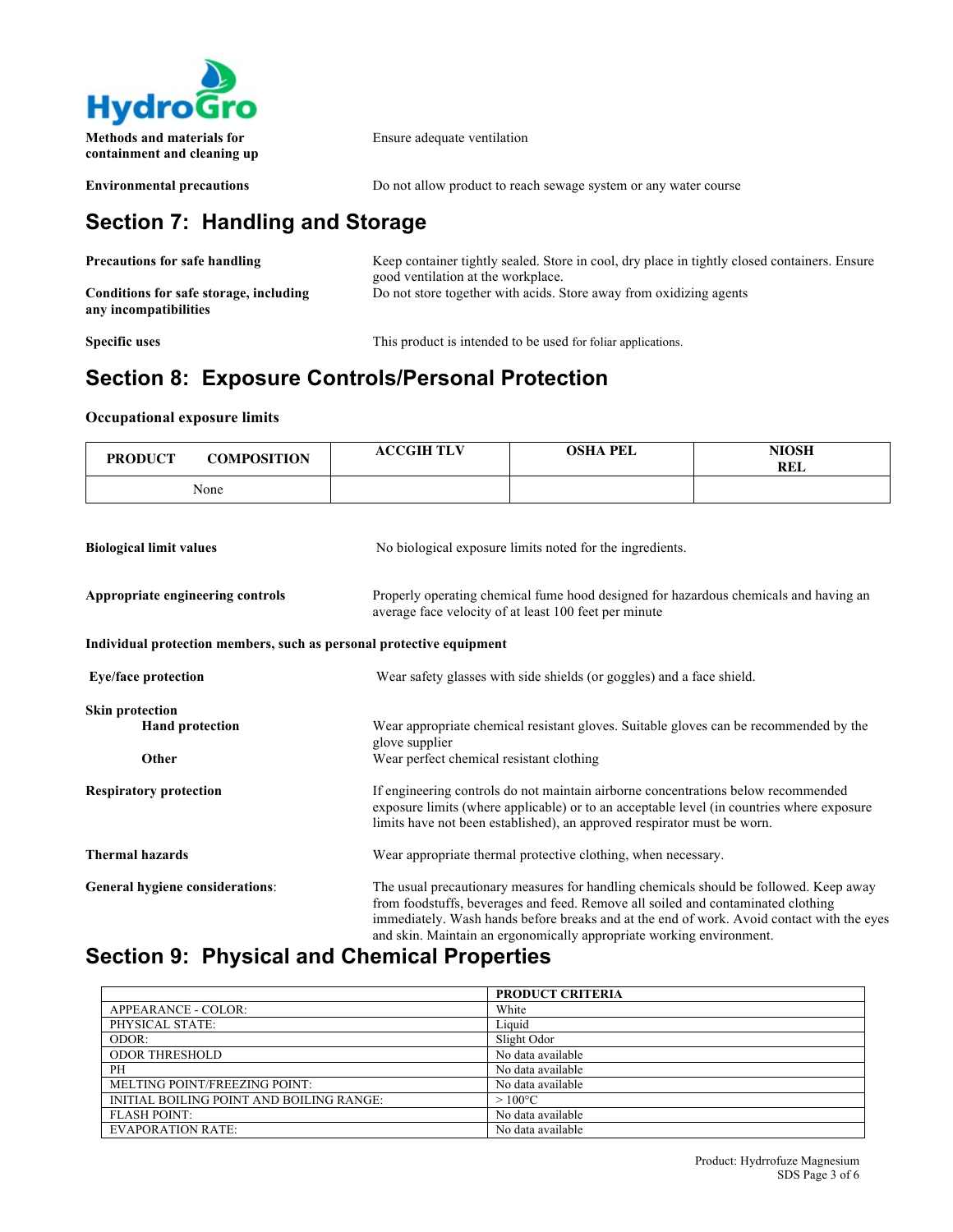

| FLAMMABILITY (Solid, gas)                    | Not flammable     |
|----------------------------------------------|-------------------|
| UPPER/LOWER FLAMMABILITY OR EXPLOSIVE LIMITS | Not Measured      |
| <b>VAPOR PRESSURE</b>                        | No data available |
| VAPOR DENSITY $(AIR = 1)$                    | No data available |
| RELATIVE DENSITY (@25 °C):                   | 1.4               |
| SOLUBILITY(IES)                              | Soluble in water  |
| <b>OXIDIZING PROPERTIES</b>                  | No data available |
| PARTITION COEFFICIENT: n-octanol/water       | No data available |
| <b>AUTO IGNITION TEMPERATURE</b>             | No data available |
| DECOMPOSITION TEMPERATURE                    | No data available |
| <b>VISCOSITY</b>                             | No data available |

### **Section 10: Stability and Reactivity**

**Reactivity:** No information known<br> **Chemical Stability:** No Stable under recommer **Possibility of Hazardous Reactions:** Reacts with strong oxidizing agents **Incompatibility (Materials to avoid):** Acids or oxidizing agents **Hazardous decomposition products:** Magnesium oxide.

Stable under recommended conditions. **Conditions to Avoid:** No further relevant information available.

### **Section 11: Toxicological Information**

Information on likely routes of exposure:

| Inhalation                                                                         | May cause irritation to the respiratory system. Prolonged inhalation may be harmful                                        |
|------------------------------------------------------------------------------------|----------------------------------------------------------------------------------------------------------------------------|
| <b>Skin Contact</b>                                                                | Causes skin irritation                                                                                                     |
| Eve Contact                                                                        | Causes serious eye irritation                                                                                              |
| Ingestion                                                                          | Do not swallow                                                                                                             |
| Symptoms related to the physical,<br>chemical and toxicological<br>characteristics | May cause respiratory irritation.                                                                                          |
| Information on toxicological effects                                               |                                                                                                                            |
| Acute toxicity                                                                     | The registry of Toxic Effects of Chemical Substances (RTECS) contains acute toxicity data<br>for this substance            |
| LD/LC50 values that are relevant for<br>classification:                            | Oral LD50 8500mg/kg (rat)                                                                                                  |
| Skin corrosion/irritation                                                          | Causes skin irritation                                                                                                     |
| Serious eye damage/eye irritation                                                  | Causes serious eye irritation                                                                                              |
| Respiratory or skin sensitization                                                  |                                                                                                                            |
| Respiratory sensitization                                                          | Not a respiratory sensitizer.                                                                                              |
| Skin sensitization                                                                 | This product is not expected to cause skin sensitization                                                                   |
| Germ cell mutagenicity                                                             | No effects known                                                                                                           |
| Carcinogenicity                                                                    | No classification data on carcinogenic properties of this material is available from the EPA,<br>IARC, ACGIH, NTP, or OSHA |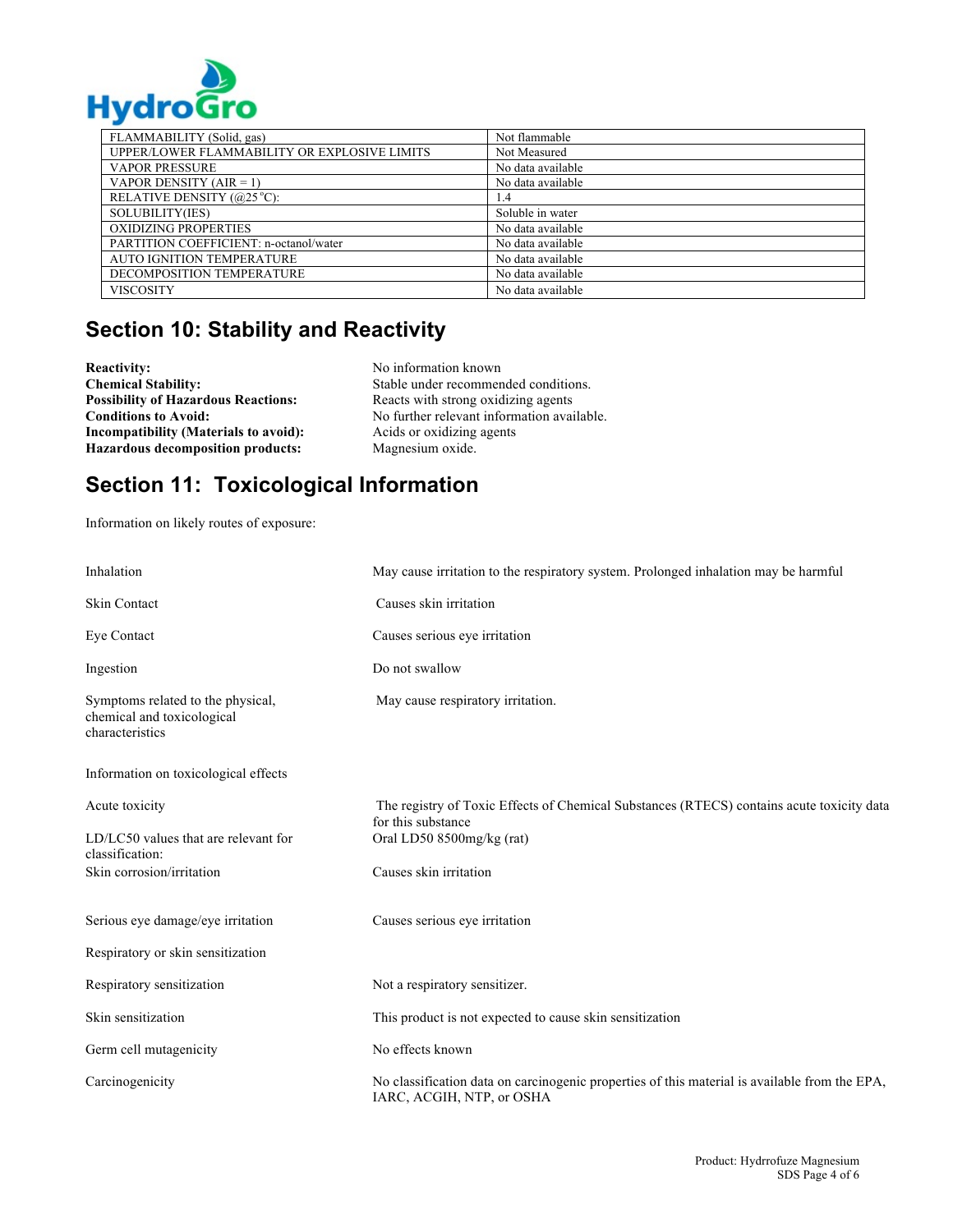

| OSHA specifically regulated<br>substances (29 CSR 1910.1001 -<br>1050) | Not listed                       |
|------------------------------------------------------------------------|----------------------------------|
| US national toxicology program (NTP)<br>report on carcinogens          | Not available                    |
| Reproductive toxicity                                                  | No effects known                 |
| Specific organ toxicity-single exposure                                | May cause respiratory irritation |
| Specific target organ toxicity repeated<br>exposure                    | Not classified                   |
| Aspiration hazard                                                      | No effects known                 |

# Section 12: Ecological Information Persistence and degradability: No information is available

| Toxicity<br><b>Aquatic Toxicity</b> | No further relevant information available                                           |
|-------------------------------------|-------------------------------------------------------------------------------------|
| Persistence and degradability       | No further relevant information available                                           |
| Bioaccumulative potential:          | No further relevant information available                                           |
| Mobility in soil:                   | No information is available.                                                        |
| PBT and vPvB assessment:            | PBT/vPvB assessment not available as chemical assessment not required/not conducted |
| Other adverse effects:              | No information is available.                                                        |

### **Section 13: Disposal Considerations**

| Waste from residues/unused products: | Follow the waste disposal requirements of your country, state, or local authorities                            |
|--------------------------------------|----------------------------------------------------------------------------------------------------------------|
| Contaminated packaging:              | Contaminated packaging material should be disposed of as stated above for residues and<br>unused product.      |
| <b>Rinsate:</b>                      | Do not dispose of rinse water containing product in a sanitary sewer system or storm water<br>drainage system. |

# **Section 14: Transport Information**

| <b>DOT</b> |                                                                |                                                                        |
|------------|----------------------------------------------------------------|------------------------------------------------------------------------|
|            | UN Number                                                      | Not applicable                                                         |
|            | UN proper shipping name<br>Transportation hazard class         | .                                                                      |
|            | Class                                                          | N/A                                                                    |
|            | Subsidiary risk                                                | N/A                                                                    |
|            | Packing group                                                  | N/A                                                                    |
|            | Special precautions for user                                   | Read safety instructions, SDS and emergency procedures before handling |
|            | ERG number                                                     | N/A                                                                    |
|            | DOR information on packaging may be different from that listed |                                                                        |
| DOT        |                                                                |                                                                        |